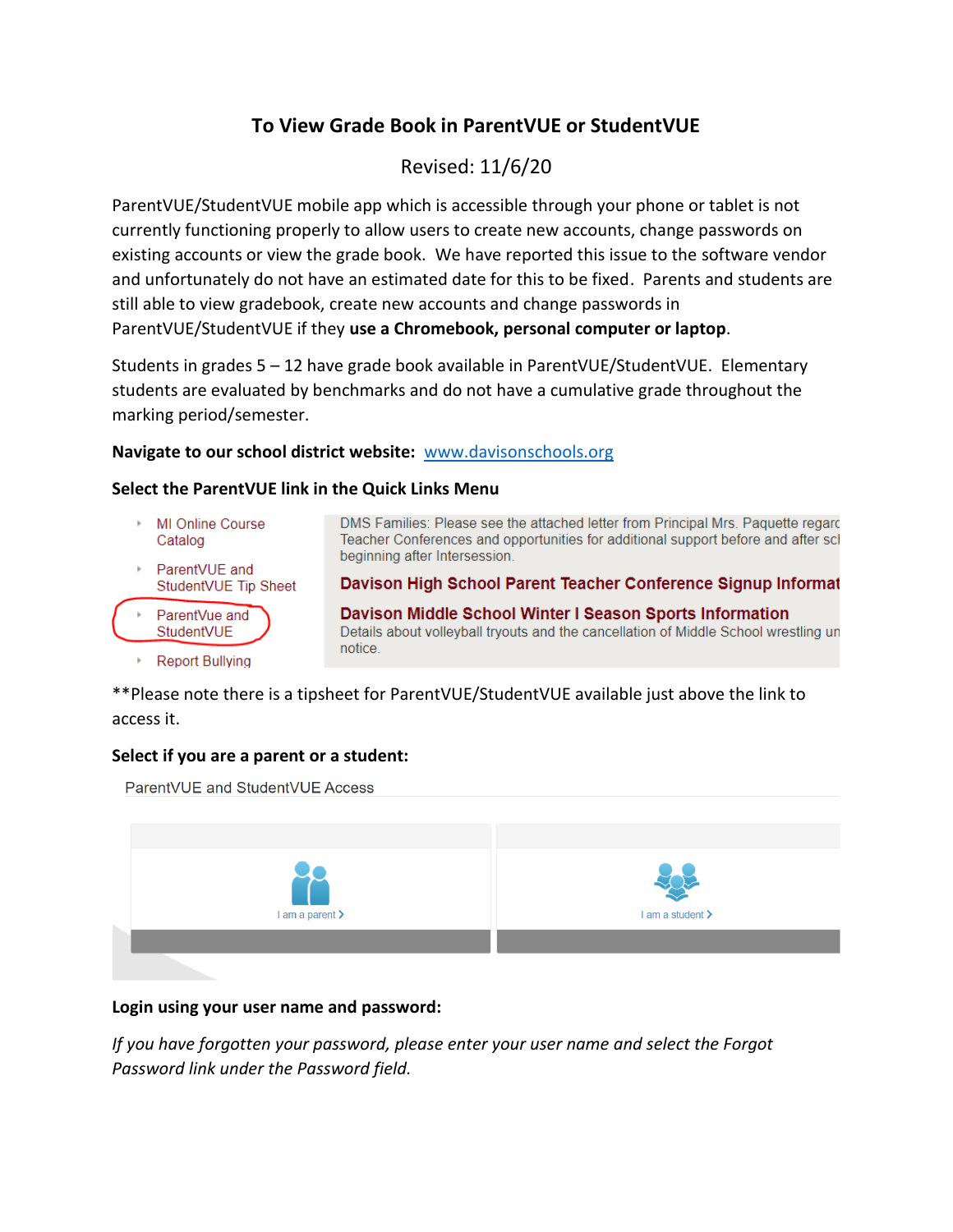## ParentVUE Account Access

|                   | Login |                                    |
|-------------------|-------|------------------------------------|
| <b>User Name:</b> |       | <b>DAVISON COMMUNITY SCHOOLS</b>   |
| Password:         |       |                                    |
|                   | Login | <b>Forgot Password</b>             |
|                   |       | More Options $\blacktriangleright$ |
|                   |       |                                    |

If you have forgotten your user name, please contact the main office of your child's school.

All of your children should be on one account in ParentVUE. **Please use the arrow in the box to select which child's records you want to view.**

|                                                                                                  | Home                             |
|--------------------------------------------------------------------------------------------------|----------------------------------|
| <b>Emily</b>                                                                                     | <b>COD</b><br>['@'] Messages     |
|                                                                                                  | Calendar                         |
| <b>DAVISON HIGH SCHOOL</b>                                                                       | Attendance                       |
| Online Registration is Currently Open: Check Registration Status                                 | $\frac{1}{2}$ ; Class Schedule   |
|                                                                                                  | 匹<br>Class Websites              |
| Emily - PSYCHOLOGY: Quiz Chapter 1-3 (9/23/2020)                                                 | Course History                   |
| [77] Emily - PSYCHOLOGY: Psychology Quiz Chapter 1-1 and Psychology Quiz Chapter 1-2 (9/22/2020) | $\circledcirc$<br>Fee            |
| <b>Emily - ENGLISH 12: Quiz in English 12 (9/22/2020)</b>                                        | 囚<br>Grade Book                  |
|                                                                                                  | $A_{\circledcirc}^+$ Report Card |
| Emily - AP SPANISH (S1) - FUEL: Fuel Login (9/22/2020)                                           | å<br>Student Info                |
| [w] Emily - PSYCHOLOGY: Quiz Chapter 1-2 (9/18/2020)                                             | May Test History                 |
| [50] Emily - English 12 Missing Policy (9/17/2020)                                               | $\sim$ Documents                 |
| [w] Emily - ENGLISH 12: English Class Open House (9/14/2020)                                     |                                  |
| Joshua                                                                                           |                                  |
| <b>DAVISON HIGH SCHOOL</b>                                                                       |                                  |
| Online Registration is Currently Open: Check Registration Status                                 |                                  |

To see the grade book:

**Select Grade Book in the menu on the left.**

**Select View Course Content in the upper right hand corner.**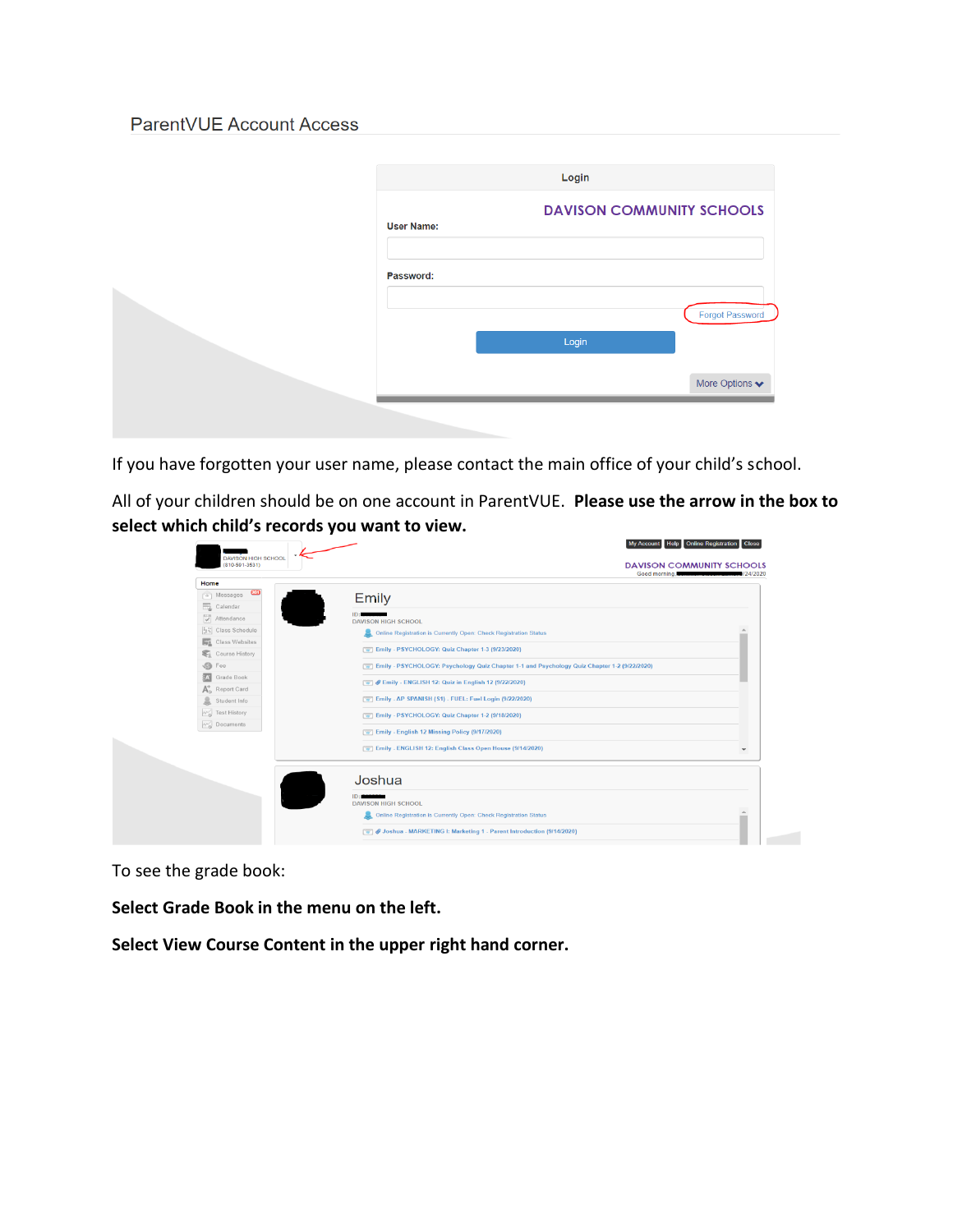| <b>DAVISON HIGH SCHOOL</b><br>$(810 - 591 - 3531)$ | $\check{}$        | My Account   Help   Online Registration   Close  <br><b>DAVISON COMMUNITY SCHOOLS</b><br>9/24/2020<br>Good morning, |
|----------------------------------------------------|-------------------|---------------------------------------------------------------------------------------------------------------------|
| Home<br>CD                                         | <b>GRADE BOOK</b> | <b>View Course Content</b>                                                                                          |
| <sup>o</sup> Messages<br>Calendar                  |                   |                                                                                                                     |
| $\sqrt{\frac{1}{2}}$ Attendance                    |                   |                                                                                                                     |
| ist Class Schedule                                 |                   |                                                                                                                     |
| <b>Fig.</b> Class Websites                         |                   |                                                                                                                     |
| Course History                                     |                   |                                                                                                                     |
| $\circledcirc$<br>Fee<br><b>Grade Book</b>         |                   |                                                                                                                     |
| $A^{\dagger}_{\odot}$ Report Card                  |                   |                                                                                                                     |
| å.<br>Student Info                                 |                   |                                                                                                                     |
| w Test History                                     |                   |                                                                                                                     |
| No Documents                                       |                   |                                                                                                                     |

**Then select the blue Grade Book heading.**



**You can view grades for all classes on this screen or view assignments for individual classes by selecting the appropriate semester or marking period grade book.** You can view final exam grades and final course grades after they are issued on this screen.

| <b>GRADE BOOK</b>                        |                      |                                            | <b>View Course Content</b> |
|------------------------------------------|----------------------|--------------------------------------------|----------------------------|
| <b>Classes for DAVISON HIGH SCHOOL</b>   |                      |                                            | $\mathbf{v}$               |
| 1: ALGEBRA II                            | Corey Miller         | Room: 307                                  |                            |
| <b>SEM 1 Grade</b>                       | A<br>100.0%          | 0 Missing Assignments<br>Class Page        |                            |
| <b>SEM 1 Final Exam</b><br>$\checkmark$  | <b>N/A</b><br>0.0%   | 0 Missing Assignments<br>Class Page        |                            |
| <b>SEM 1 Final Grade</b><br>$\checkmark$ | N/A<br>0.0%          | 0 Missing Assignments<br><b>Class Page</b> |                            |
| 2: PSYCHOLOGY                            | Mary Stedry <b>▽</b> | Room: 220                                  |                            |
| <b>SEM 1 Grade</b><br>٧                  | N/A<br>0%            | 0 Missing Assignments<br><b>Class Page</b> |                            |
| <b>SEM 1 Final Exam</b><br>$\checkmark$  | N/A<br>0%            | 0 Missing Assignments<br><b>Class Page</b> |                            |
| <b>SEM 1 Final Grade</b><br>$\checkmark$ | N/A<br>0%            | 0 Missing Assignments<br>Class Page        |                            |
|                                          |                      |                                            |                            |

Once you select to open the semester/marking period grade book you can see the assignments.